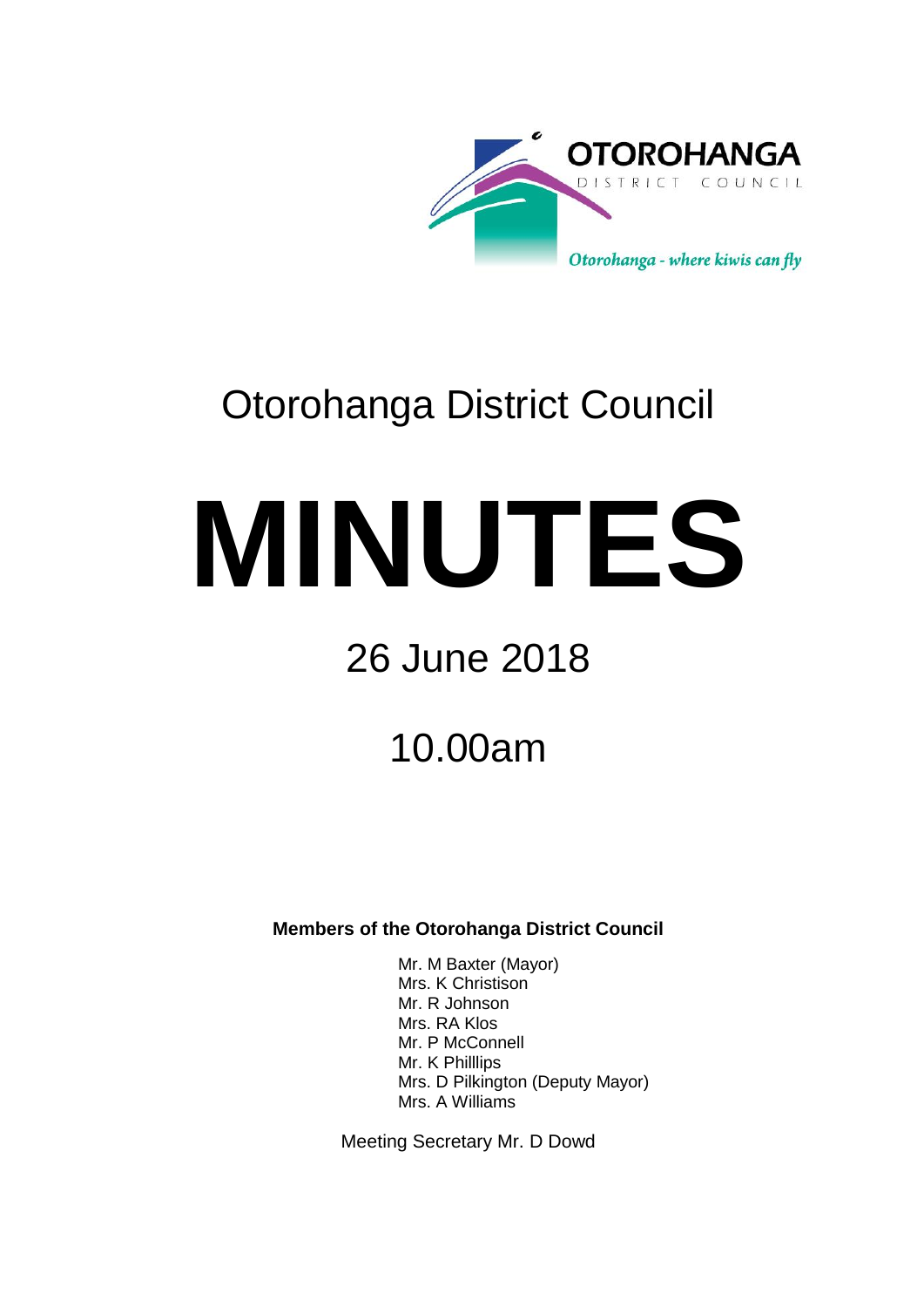## **OTOROHANGA DISTRICT COUNCIL**

26 JUNE 2018

Minutes of the Meeting of the Otorohanga District Council held in the Council Chambers, 17 Maniapoto Street, Otorohanga on Tuesday 26 June 2018 commencing at 10.00am.

## **MINUTES**

### **ORDER OF BUSINESS:**

| <b>ITEM</b>           | <b>PRECIS</b>                                | <b>PAGE</b> |
|-----------------------|----------------------------------------------|-------------|
| <b>PRESENT</b>        |                                              |             |
| IN ATTENDANCE         |                                              |             |
| <b>OPENING PRAYER</b> |                                              |             |
|                       | PUBLIC FORUM (UP TO 30 MINUTES)              |             |
|                       | CONFIRMATION OF MINUTES & MATTERS ARISING    |             |
|                       | - OTOROHANGA DISTRICT COUNCIL - 15 MAY 2018  |             |
|                       | - OTOROHANGA DISTRICT COUNCIL LONG TERM PLAN |             |
|                       | - OTOROHANGA COMMUNITY BOARD - 20 MAY 2018   |             |
|                       | - KAWHIA COMMUNITY BOARD - 8 JUNE 2018       |             |
|                       | DECLARATION OF CONFLICTS OF INTEREST         | 3           |
| <b>REPORTS</b>        |                                              |             |
| <b>ITEM 268</b>       | REPRESENTATION REVIEW FOR 2019 ELECTIONS     | 3           |
| <b>ITEM 269</b>       | LONG TERM PMLAN 2018 - 2028                  | 7           |
| <b>ITEM 270</b>       | RATES RESOLUTION 2019 - 2019                 | 8           |
| <b>ITEM 271</b>       | MATTERS REFERRED - 15 MAY 2018               | 12          |
| <b>GENERAL</b>        |                                              | 12          |
|                       |                                              |             |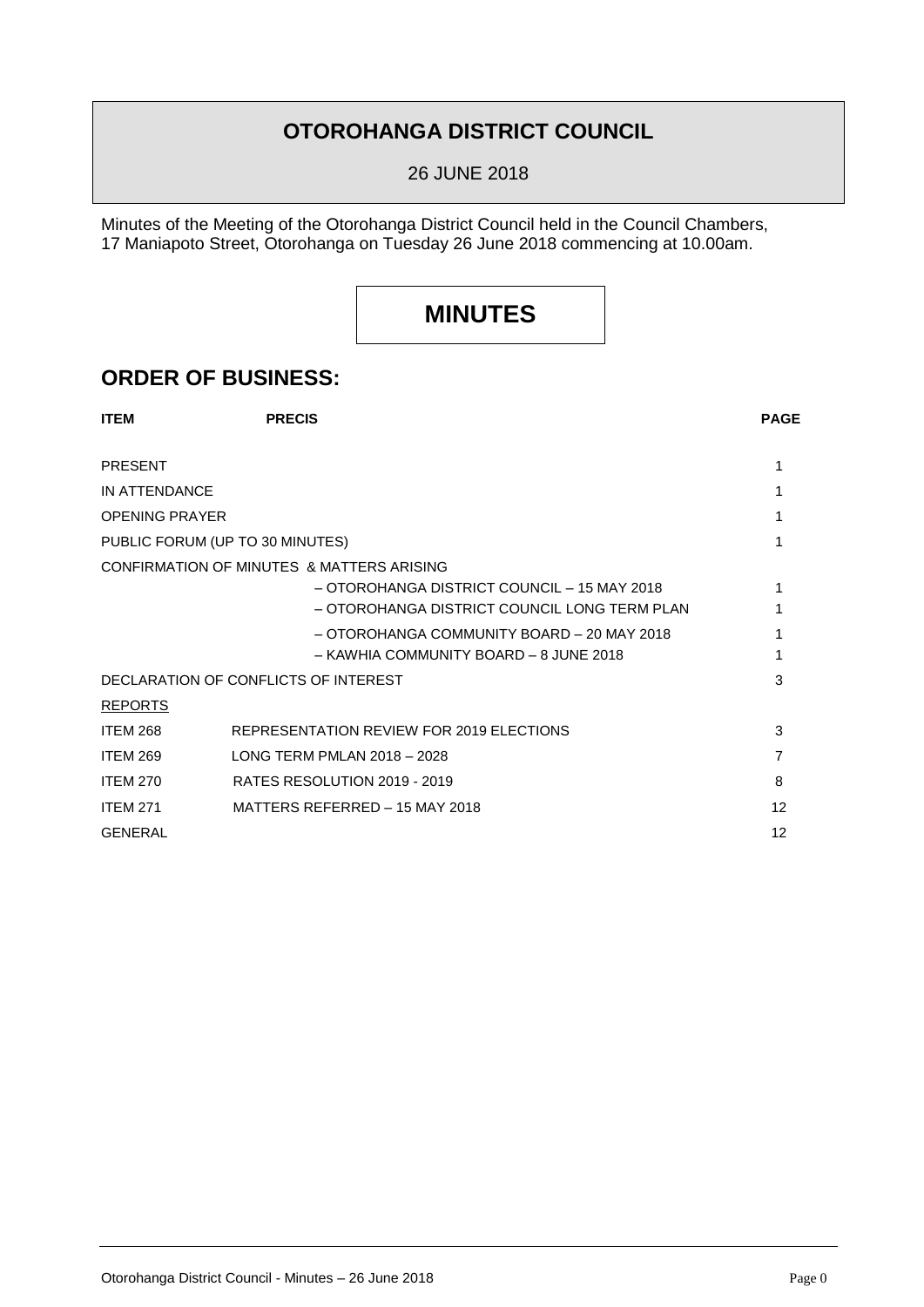#### **PRESENT**

Mr MM Baxter (Mayor), Mrs. DM Pilkington (Deputy Mayor), Councillors, RA Klos, RM Johnson, P McConnell, AJ Williams

#### **IN ATTENDANCE**

Messrs DC Clibbery (Chief Executive), G Bunn (Corporate Services Manager), R Brady (Engineering Manager), (B' O'Callaghan (Finance Manager), Ms. T Ambury (Land Management Officer) and Mr. D Dowd (Executive Assistant)

#### **APOLOGIES**

No apologies were received.

His Worship declared the meeting open and welcomed those present

#### **OPENING PRAYER**

Councillor Klos read the Opening Prayer

#### **PUBLIC FORUM**

No members of the public wished to address Council at the Public Forum section of this meeting.

#### **CONFIRMATION OF MINUTES – OTOROHANGA DISTRICT COUNCIL – 15 MAY 2018**

**Resolved** that the Minutes of the meeting of the Otorohanga District Council held on 15 May 2018, as circulated, be approved as a true and correct record of that meeting and the resolutions contained within be adopted.

#### **Cr. Phillips / Cr. Pilkington**

#### **MATTERS ARISING**

Councillor Williams requested that a correction be made in regards to signage on State Highway 31.

Councillor Pilkington requested that the spelling in the minutes of the **'Waipa Rerenoa River Restoration Project'** be corrected.

#### **CONFIRMATION OF MINUTES - OTOROHANGA DISTRICT COUNCIL LONG TERM PLAN – 29 MAY 2018**

**Resolved** that the Minutes of the meeting of the Otorohanga District Council – Long Term Plan held on 29 May 2018, as circulated, be approved as a true and correct record of that meeting and the resolutions contained within be adopted.

#### **His Worship / Cr. Phillips**

#### **MATTERS ARISING**

Councillor Pilkington asked who the owners are of the six sections around the Arohena Hall and whether these could be subdivided.

Councillor Klos informed members that these sections are owned by the Arohena Hall Society and that any consideration of subdividing would be up to this entity to undertake.

#### **RECIEPT OF MINUTES - KAWHIA COMMUNITY BOARD – 8 JUNE 2018**

**Resolved** that the Minutes of the meeting of the Kawhia Community Board held on 8 June 2018, as circulated, be received. **Cr. Pilkington / Cr. Phillips**

#### **MATTERS ARISING**

In reply to comments made on the District Licencing Authority decision not to grant the Kawhia Sports Club a special licence Councillor Johnson informed members that he was unsure of the specifics as to why the application was not granted. He expressed the opinion that the outcome had nothing to do with the factor of bringing your own food to the event.

Councillor Pilkington expressed the opinion that she believed this was a factor in the outcome of the application.

Councillor Johnson said he was in support of Council staff who undertake duties in relation to the granting of Special Licences and informed members that the majority of licences in the Otorohanga District are processed and granted on first application. He said this only occurs because of the Environmental Health Officer's due dilligence which is a positive reflection on her ability to undertake this difficult job. He said this contractor has legal provisions to enforce and that this is fullfilled on each and every application.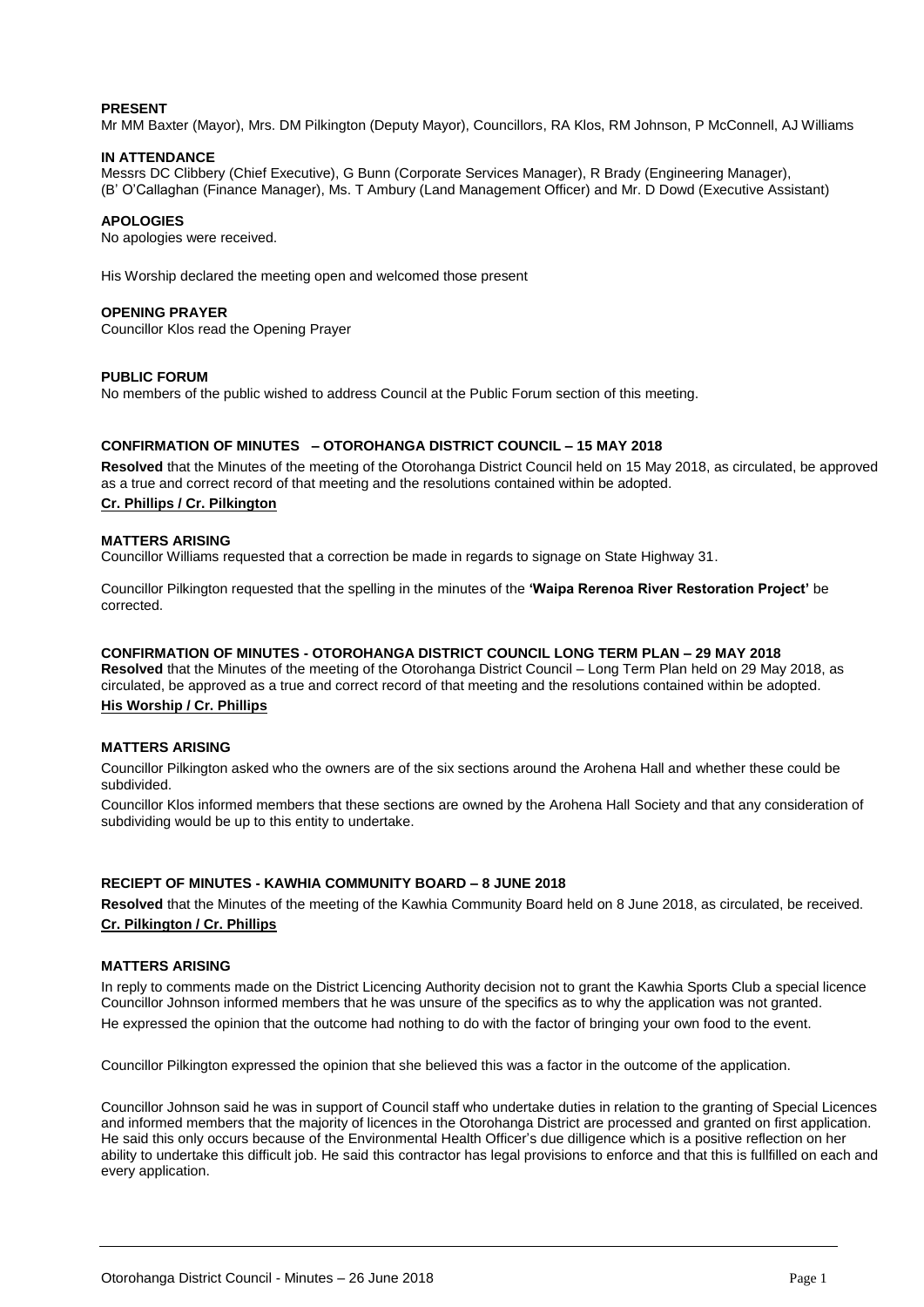Councillor Johnson informed members that the Supply of Liquor Act carries a clear 20 day notice for special licences and this is only ever waivered in the event of a bereavement and associated wake. No other waivers will be provided for special licence applications.

Councillor Johnson clarified that his involvment in the granting of Special Licences is the last part of a long chain of processes and checks in accordance with the requirements of the Act. He expressed the opinion that there needs to be greater focus on making the public aware of these deadlines when applying for a special licence.

Councillor Pilkington informed members that the application by the Kawhia Sports Club was submitted within the 20 day time frame and queried what the official name of the Committee was.

In reply Councillor Johnson said that the official name was the 'District Licencing Committee' (DLC) which is headed by a Chairperson. He said that his position on the Committee was that of Deputy Chairperson. Councillor Johnson informed members that the Environmental Health Officer is happy to assist the Community with guidance

and to answer questions.

His Worship said that the rules are set in concrete in accordance with the Act and exceptions can not be made. He drew members attention to the importance of adhering to the clearly defined deadlines stipulated in relation to Special Licence applications.

Councillor Pilkington suggested that information be included in Councils Rates Newsletter to better inform the public of these regulations and associated requirements when applying for a Special Licence.

Councillor Pilkington requested that a correction be made to the Public Forum section of the meeting noting that the correct road name is 'Charlton Street', not Cowell Street.

The Engineering Manager informed members that he has personally checked the footpath and that the dimentions of this are correct.

Councillor Pilkington expressed the opinion that the footpath is a great asset, with the public being very happy with its installation.

#### **RECEIPT OF MINUTES – OTOROHANGA COMMUNITY BOARD – 20 MAY 2018**

**Resolved** that the Minutes of the meeting of the Otorohanga Community Board held on 20 May 2018, as circulated, be received.

#### **Cr. McConnell / Cr. Christison**

#### **MATTERS ARISING**

Councillor Pilkington drew members attention to Page 4, 'Happy Valley Milk' and advised that the line should read "The Chair advised that a Community Liason Group" not "Community Action Group". She informed members that this group is not about power in the granting of the Consent process but is more aligned to communication.

Councillor McConnell said that he attended the meeting of this group and that the group was a result of the Commissioners condition. He informed members that this meeting was well attended by Community members.

Councillor McConnell requested that the 'Sharing Place' be corrected to 'Sharing Shed'.

Councillor Klos requested further information about the Westridge Subdivision and queried if a meeting had been held with Mr. Sargent.

The Chief Executive informed members that limited earthworks had commenced and that further work is to be undertaken once a consent was granted. He informed members that there will initially be 43 sections for purchase, with planning being undertaken for a total of 60.

Councillor McConnel informed members that Mr. Sargent has been invited to address the Otorohanga Community Board in relation to the Subdivision.

Councillor Phillips said that the developer was preparing for further works in the Spring of 2018.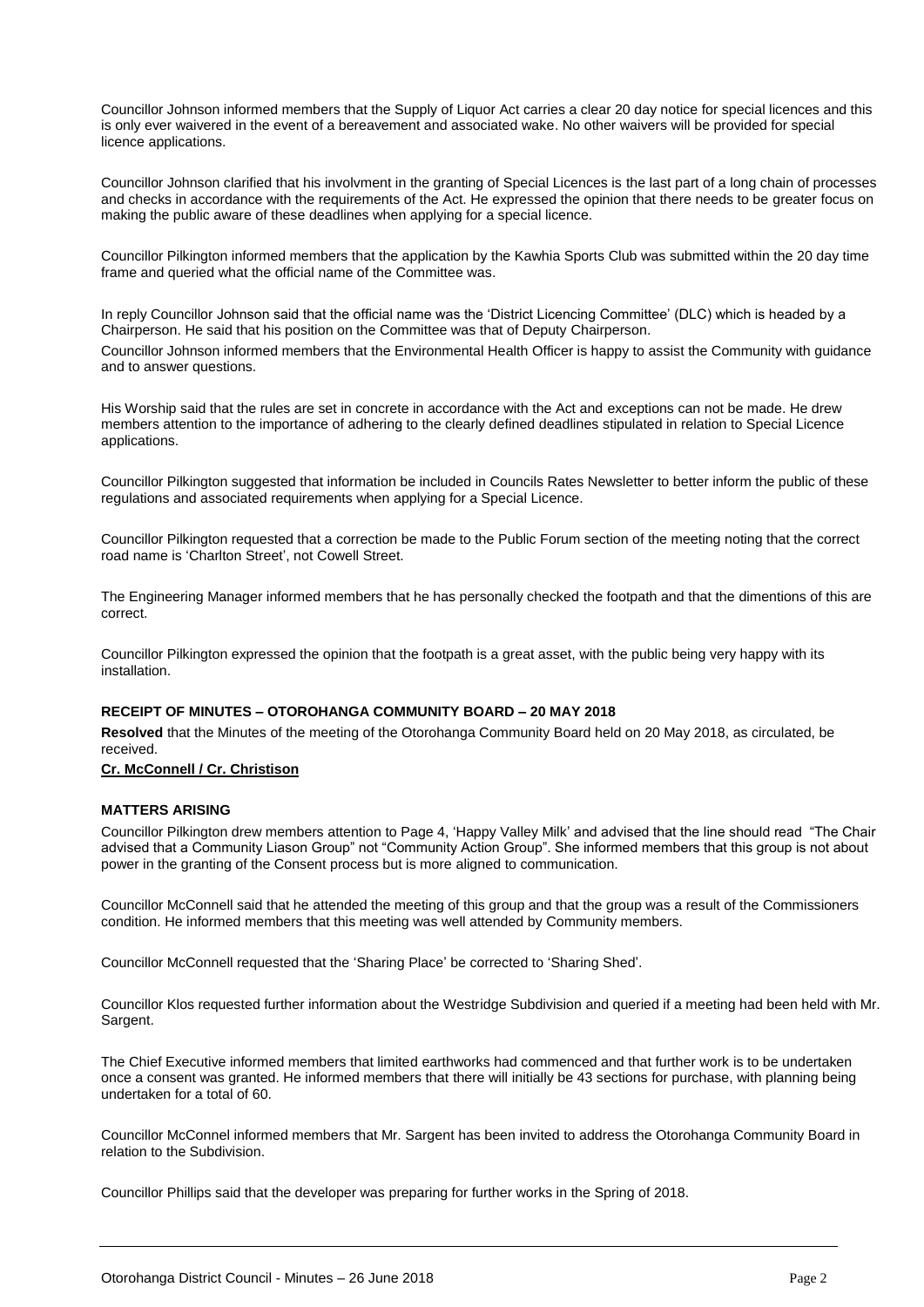#### **DECLARATION OF CONFLICTS OF INTEREST**

His Worship asked members if they were aware of any conflicts of interest that may exist in Items to be discussed at todays meeting.

No declaration of conflicts of interest were received.

#### **ITEM 268 REPRESENTATION REVIEW FOR THE 2019 ELECTIONS**

The Chief Executive presented a report on the Representation Review for the 2019 Elections. He informed members that Council is required to go through the process stipulated by the Local Government Act in terms of conduct and formal representation of each local authority and Community Board at an interval of once every six years.

The Chief Executive informed members that Council is obliged to undertake this review prior to the 2019 elections taking place.

He informed members that there are a number of stages to this review of which a number of these having already been covered and decisions made.

The Chief Executive said two key decisions are the choice of electoral systems to use be it a 'first past the post' system and consideration on the establishment of Maori wards with both of these matters having previously been considered by the previous Council.

The Chief Executive informed members that the resolution made was to stay with the status quo which is a 'first past the post' system and not having Maori Wards with there being no opportunity to revisit these decisions within the timeframe provided. He informed members that these matters can however, be reviewed prior to the 2022 Local Government Elections.

The Chief Executive informed members that there is an option to begin the process of changing these two elements now however, these would not have effect until the 2022 Elections with a requirement of the Act for the process to begin at least two years prior to the Election.

His Worship presented a report for members information from Mr. S Wilson in regards to the Iwi Liaison Officer and requested that members read this report and to consider this while undertaking this review. He informed members that Mr. Wilson will attend the next Council meeting and conduct a workshop on this issue.

The Chief Executive said the key matters for consideration in today's meeting is whether the Electoral system is undertaken on a Ward system or 'at large' and secondly the form of Council with focus placed on having or removing Community Boards and the structure within.

The Chief Executive drew member's attention to Page 5 of the Agenda and said that The Local Electoral Act requires that each territorial authority has a Mayor, who is elected 'at large' by the electors of the District as a whole.

The Local Electoral Act also requires that each territorial authority must consist of between 6 and 30 members in total, including the Mayor.

The Chief Executive said a choice exists by breaking the District into Wards that each have dedicated representation or all by having all Elected Members elected 'at large' by the electors of the whole District.

The Chief Executive outlined the advantages of these systems and said that each area has different factors to be considered. He informed members that the Ward system must maintain a ratio of residents to Elected Members with a variance of no more or less than ten percent and that currently there is a fairly common ratio in existence across the District in all Wards.

He outlined that the District currently holds an approximate population of ten thousand people and that the Otorohanga Township which has approximately three thousand people within the boundary is clearly defined as a centre on its own demonstrating that it can support dedicated representation at a Council level.

The Chief Executive outlined the change that occured at the last Election with the combining of the wards of Kawhia and Tihiroa to maintain the ratio of plus or minus ten percent with all other Wards currently meeting the requirement. He then outlined the danger in having a larger number of Elected Members and confirmed that currently the numbers of representatives of Elected Members fill the requirements of the Act.

Councillor Phillips queried when the data was sourced.

In reply members were informed that the data is based on 2014 with an inter period update having been used to provide updated figures.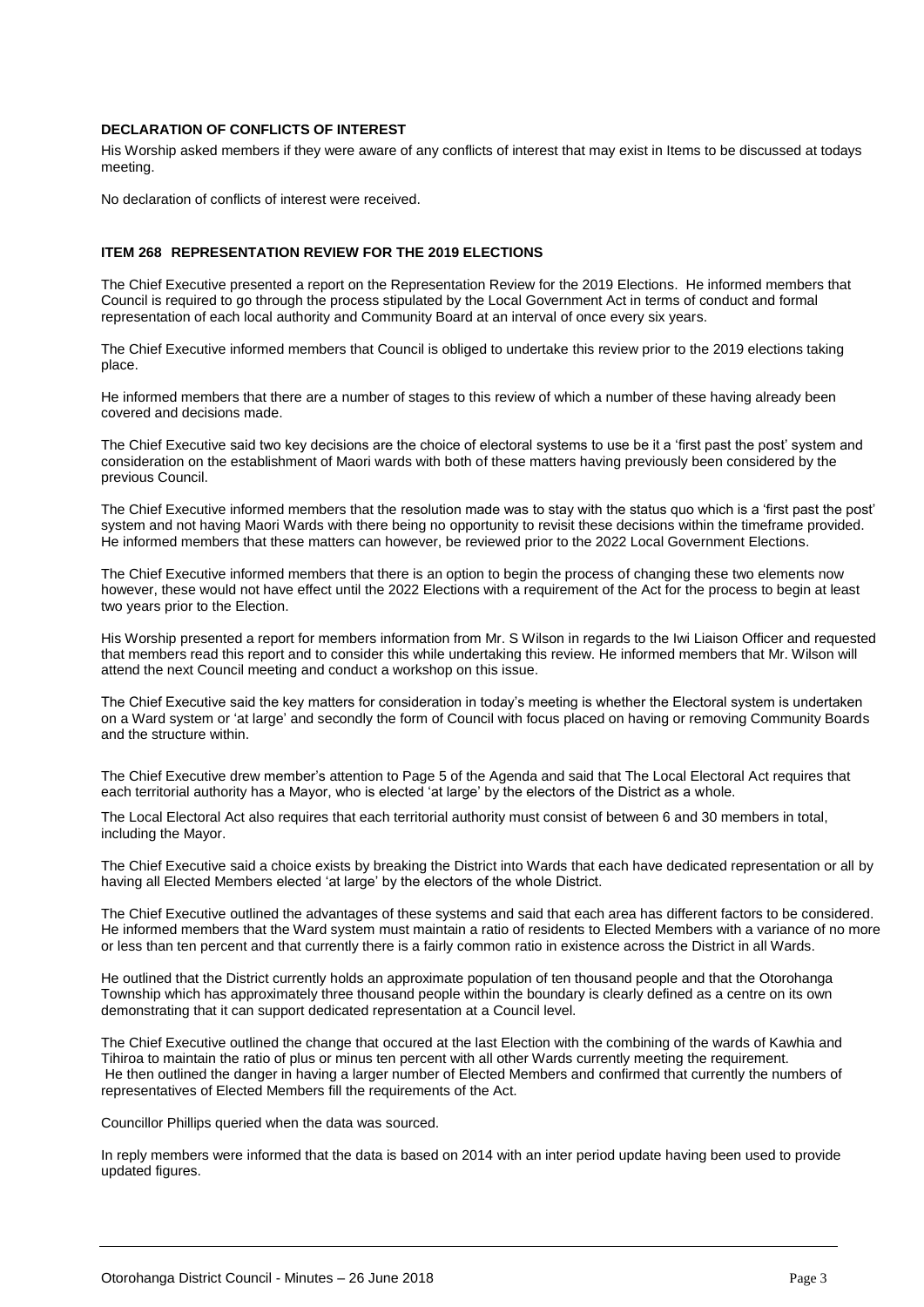The Chief Executive said the Waikeria Prison expansion project will assist with raising the numbers of electors in the Wharepuhanga Ward which is currently lower than others. He said the report supports retaining the current system and maintaining the status quo.

Councillor Phillips queried if the formula is based on population or ratepayer numbers.

In reply it was confirmed that the formula is based on population.

Councillor Phillips requested advice on the Waitomo District electoral system of 'at large; representation.

The Chief Executive expressed the opinion that Waitomo has a larger number of smaller communities in comparison with Otorohanga and this model fits their requirements well.

Councillor Phillips queried whether the Waitomo District Council has a Community Board.

The Chief Executive informed members that Waitomo District Council do not have Community Board Representation however, they do have Advisory Community Groups.

Councillor Christison queried if this review is something that only Elected Members decide on is there an opportunity for this review to be undertaken at a Community level.

She was advised that Community consultation will take place with a thirty day consultation period at which time submissions will be invited.

Councillor Klos informed members that she had previously had experience with the 'at large' system through the Waikato District Health Board and expressed the opinion that it is extraordinary difficult for nominees living outside the major centres to get elected through this process. She said that the 'at large' system requires a wide spread profile and without wide scale publicity there is a gap between the nominee and the elector. She expressed the opinion that by introducing the 'At Large' model into the Otorohanga District this would relate directly to a loss of coverage on issues at a local community level and expressed fear that rural representation would suffer as a result.

Councillor Pilkington endorsed Councillor Klos' statement and said this is a significant issue and expressed her concern of fair representation of people in sparsely populated geographical areas.

Councillor Christison requested that wording be added to the Minutes of the reasoning for the decision making per the statements made by Councillor Klos and Councillor Pilkington to provide a better understanding of why the status quo was retained.

It was agreed to completely transcript this section of the meeting.

Councillor McConnell expressed the opinion that there needs to be a greater outreach to the Community not only through the minutes but on a much broader scale to better inform people as to why this important decision has been made. He felt that this issue is of extreme importance and that there is greater buy in from the Community when information is readily available. He felt that it is important to utilise all of Councils digital and external outlets to get the message out.

Councillor Phillips endorsed the comments of Councillor McConnell and felt that a change to the Ward system would bring a large amount of resistance from the Community. He said other organisations operate on a similar system to that in use by Council and that it was well regarded amongst the people.

Councillor Phillips expressed the opinion that he felt it imperative to begin discussions on Maori seats and wards for the 2022 Local Government Elections and not wait until the last minute.

His Worship informed members that the time has come to begin conversations and to explore the benefits and implications of Maori Seats and Wards with ongoing discussions to be had with Mr. Wilson. He said this will ensure members of our Community have appropriate representation and a say of what is going on in the District.

Councillor Johnson informed members that some Dairy companies have chosen to change to a more 'at large' structure to encourage wider and more varied representation at a higher calibre than that of the previous system. He said that is the other side of the argument for retaining the Ward system.

Councillor McConnell felt that it is important to consider the future and by looking into different options it provides a robust way to futureproof the District's representation.

Councillor Phillips stressed that it is important for nominees to understand that you are able to run for election in a ward other than that in which you live. He gave examples of previous Community members not understanding how the system works and therefore missing out on the opportunity to run for election.

Councillor Klos expressed the opinion that outside representation though possible often does not sit well with the ratepayer.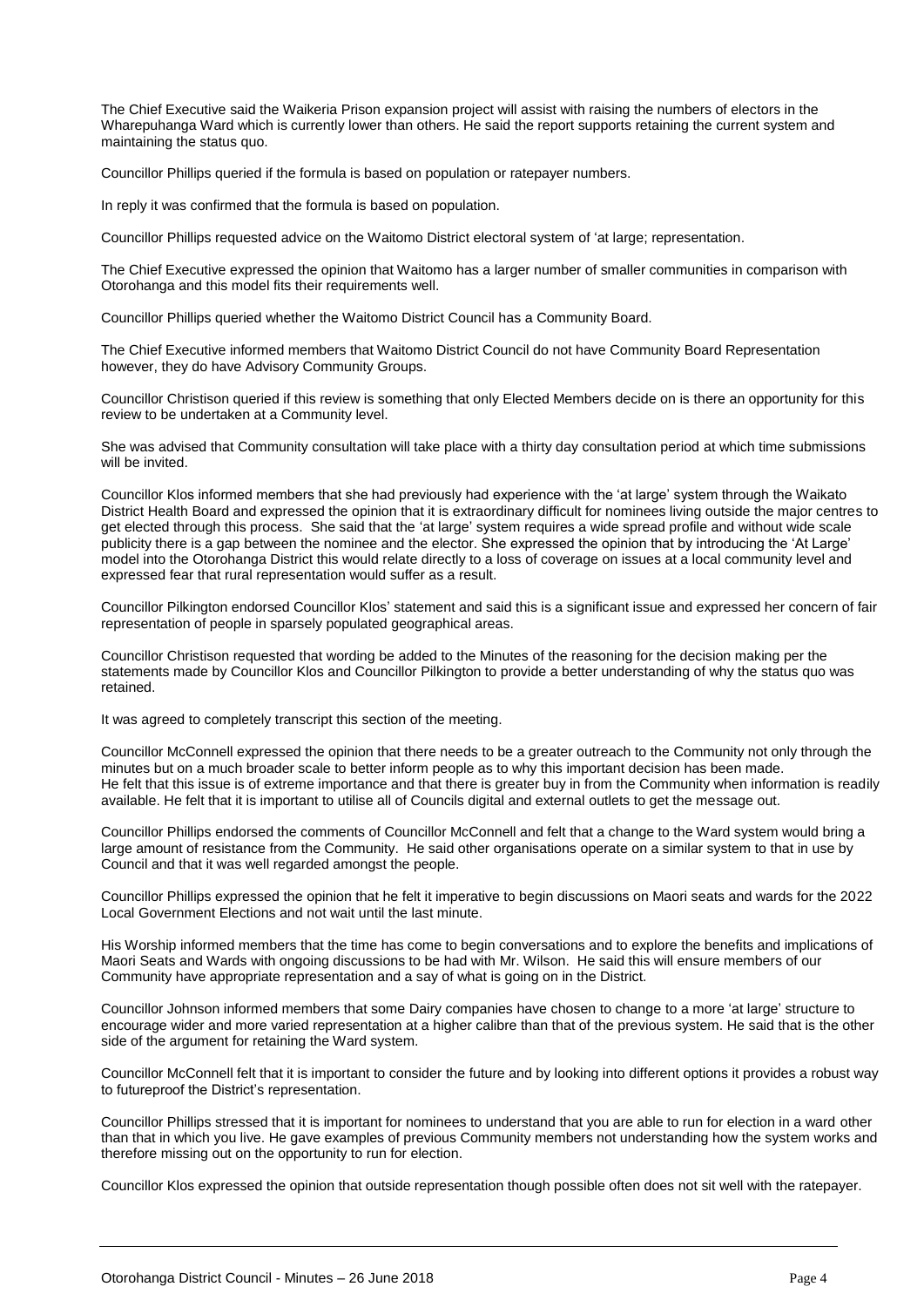#### **STAFF INTRODUCTION**

The Engineering Manager introduced new staff members, Mr. Jason Pike (Water Services Operator), Mr. Mohamad Khorami (Roading Engineer) and Mr. Andreas Senger (Roading Manager).

He said that these new members are multi skilled and bring a wealth of knowledge to the Council.

His Worship extended a warm welcome to the new staff and thanked them for taking the time to be introduced to the Councillors.

#### **ITEM 268 REPRESENTATION REVIEW FOR THE 2019 ELECTIONS - CONTINUED**

The Chief Executive referred members to the continuation of the report addressing the matter for consideration in relation to Community Boards and the structure of these. He said this is an area where Council has considerable flexibility with no legislative requirements for having or not having Community Boards and in terms of the delegations given to these Boards. There is a large margin of scope.

He informed members that there are certain factors under the Local Government Act that are relevant and need to be considered with the establishment of a Community Board. He said there are five key items of criteria for consideration in regards to Community Boards and outlined these to members.

The Chief Executive said under these criteria Council could justifiably confirm that Community Boards continue for the Kawhia and Otorohanga Communities. The Chief Executive informed members that in 2006 the Kawhia Community Board was extended to include the Aotea Community.

His Worship asked the Chief Executive to inform members as to the history of where the Community Boards received the delegated fiscal authority.

The Chief Executive said that this decision was historical prior to him starting at Council , but he assumes that this decision came from a sense of localism.

The Corporate Services Manager confirmed that this authority was Historical in nature and that in 1998 a transition had only just been completed of the amalgamation of the three independent financial divisions. He explained that historically there were Otorohanga, Rural and Kawhia were separate local government entities and that all Council services were funded independently. He said that in the late 1990's District wide funding was implemented however the three local wide delegated authorities were kept.

The Corporate Services Manager said that the general operation of most Council's would be for the Boards to be allocated a discretionary fund and no other financial delegated authority.

Mrs Pilkington outlined the division of the Kawhia County Council and the defined boundaries of this entity.

The Chief Executives said that historically these areas have had their own identities and it has been decided over time to retain these through various levels of delegation to the Boards.

Councillor Pilkington said that the figures mentioned in relation to both the Community of Kawhia and Aotea are a reflection of the permanent population of these areas and not the number of ratepayers. She said over the years and prior to her time on Council, the Kawhia Community has changed from a high number of permanent residents to what is now a much higher percentage of holiday homes and residents who visit on weekends. These residents make up approximately seventy percent of the statistics. She said these people are still ratepayers who are entitled to and demand representation.

Councillor Klos queried if the residents of Kawhia and Aotea have an opportunity to engage with Councillors.

His Worship informed members that residents do have opportunity especially in times where there are large issues to discuss that are normally undertaken in a public meeting situation in the Kawhia Hall.

Councillor Pilkington informed members that these meetings are normally scheduled for a weekend, when the majority of the residents return to the area. She also informed members that residents of Aotea often hold Ratepayer meetings.

Councillor Klos queried if Councillors attend these meetings.

Councillor Pilkington informed members that it is at the discretion of the ratepayers to extend an invitation to Councillors.

Councillor Phillips queried if there is a strong mandate amongst the people living in Otorohanga to retain a Community Board. He felt that as part of the consultation process the question needs to be asked.

His Worship informed members that he attended a recent meeting at the Lyceum Club where those in attendance expressed concern at the possibility of having a rural Mayor and a rural Deputy Mayor. The feeling amongst members was that there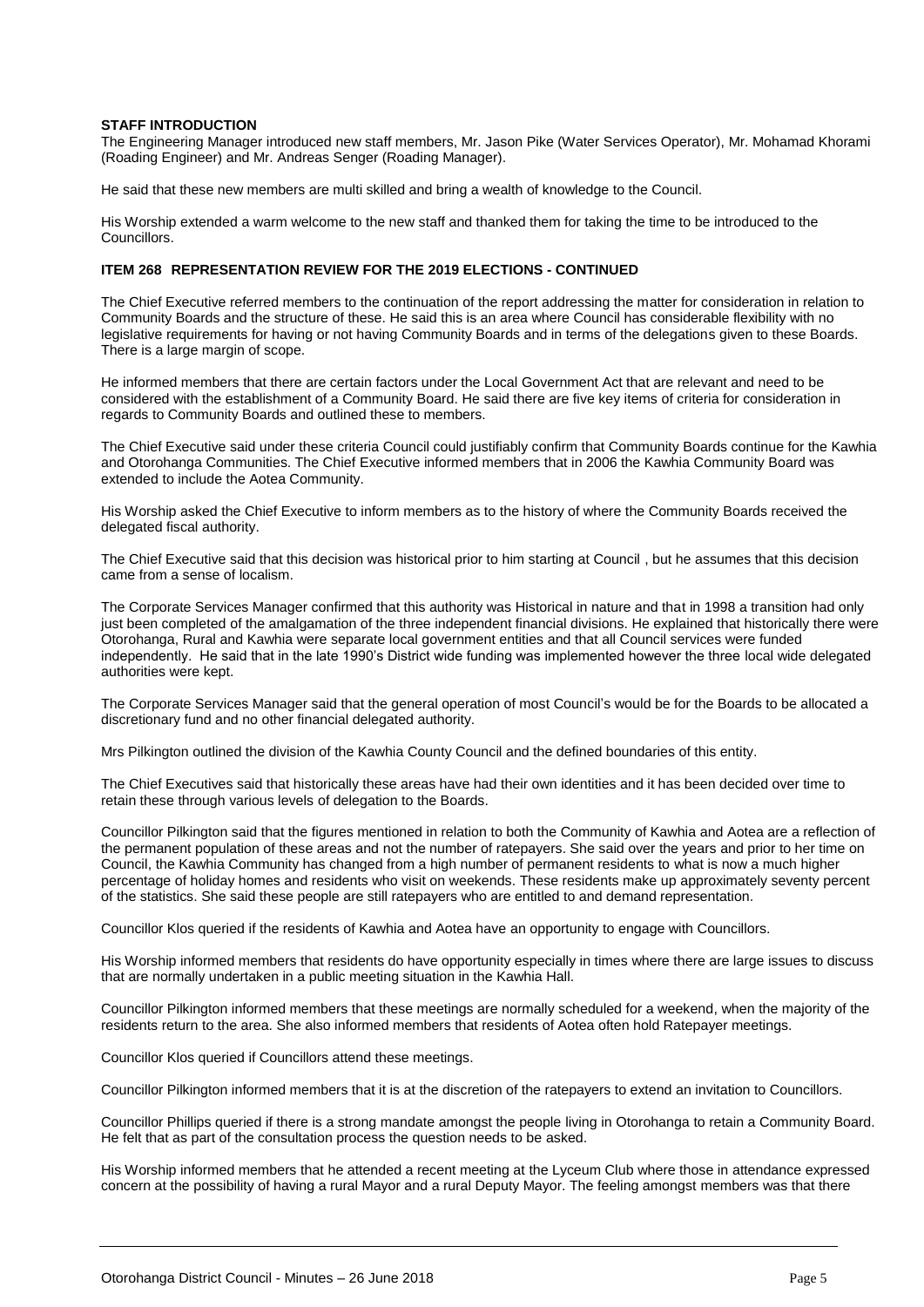should be at least a mix of both urban and rural representation in these lead roles.

His Worship felt that older residents of Otorohanga would not want to change from the current representation format.

Councillor McConnell expressed the opinion that the overall decision is up to the people and he said the direction from the Community through the consultation process would provide clear guidance to the future.

The Chief Executive said one of the challenges faced was the lack of global understanding of what duties Council and Community Boards undertake. He said there is information that needs to be made available to better inform the Community.

Councillor Phillips queried if there is the ability in the Local Government Act for the co-opting of individuals.

His Worship replied that this is possible on Committees of Council such as the Audit and Risk Committee who have recently co-opted an external member. He said there is nothing prohibitive about the Board inducting advisors to assist with projects.

The Corporate Services Manager informed members that the submission process will be advertised in multiple different channels from Web to Social Media and printed publications to gain as much input from the Community by way of submissions.

Councillor Christison requested that notices be placed in School Newsletters and that the Otorohanga College be advised as a way of empowering students to take an interest in Local Government.

**Resolved** that the following resolutions be adopted in accordance with Sections 19H and 19J of the Local Electoral Act 2001:

1. That the Kawhia and Otorohanga Community Boards be retained.

*Explanation: Council believes that the Community Boards provide a valuable linkage between Council and the Otorohanga and Kawhia communities.*

2. That the two subdivisions within the Kawhia Community Board be retained. In addition one further member is to be appointed by Council. The names of the Subdivisions, the boundaries of the Subdivisions, and the number of members to be elected by the Electors of each Subdivision are:

| <b>SUBDIVISION</b> | <b>BOUNDARIES OF EACH</b><br>NO. OF |                |
|--------------------|-------------------------------------|----------------|
|                    | <b>SUBDIVISION SHOWN</b>            | <b>ELECTED</b> |
|                    | $ON$                                | <b>MEMBERS</b> |
| Kawhia             | SO 58099                            | з              |
| Aotea              | SO 374677                           |                |
|                    | <b>TOTAL</b>                        |                |

- 3. That no subdivisions for electoral purposes are required within the Otorohanga Community.
- 4. That existing representation arrangements (4 community board members elected at large and 2 appointed members) be retained for the Otorohanga Community.
- 5. That Council (including the Mayor) shall have a total membership of eight persons.
- 6. That the Council (other than the Mayor) shall be elected by the electors of each Ward of the District.
- 7. That the names of the Wards, the boundaries of the Wards, and the number of members to be elected by the Electors of each Ward are:

| <b>WARD</b>       | <b>BOUNDARIES OF EACH</b> | NO. OF         |
|-------------------|---------------------------|----------------|
|                   | <b>SUBDIVISION SHOWN</b>  | <b>MEMBERS</b> |
|                   | $ON$                      |                |
| Kawhia/Tihiroa    | LG-018-2013-W-2           | 2              |
| Kiokio/ Korakonui | LG-018-2013-W-3           | 1              |
| Otorohanga        | SO 374679                 | 2              |
| Waipa             | SO 59039                  | 1              |
| Wharepuhunga      | LG-018-2013-W-4           | 1              |
|                   | TOTAL                     |                |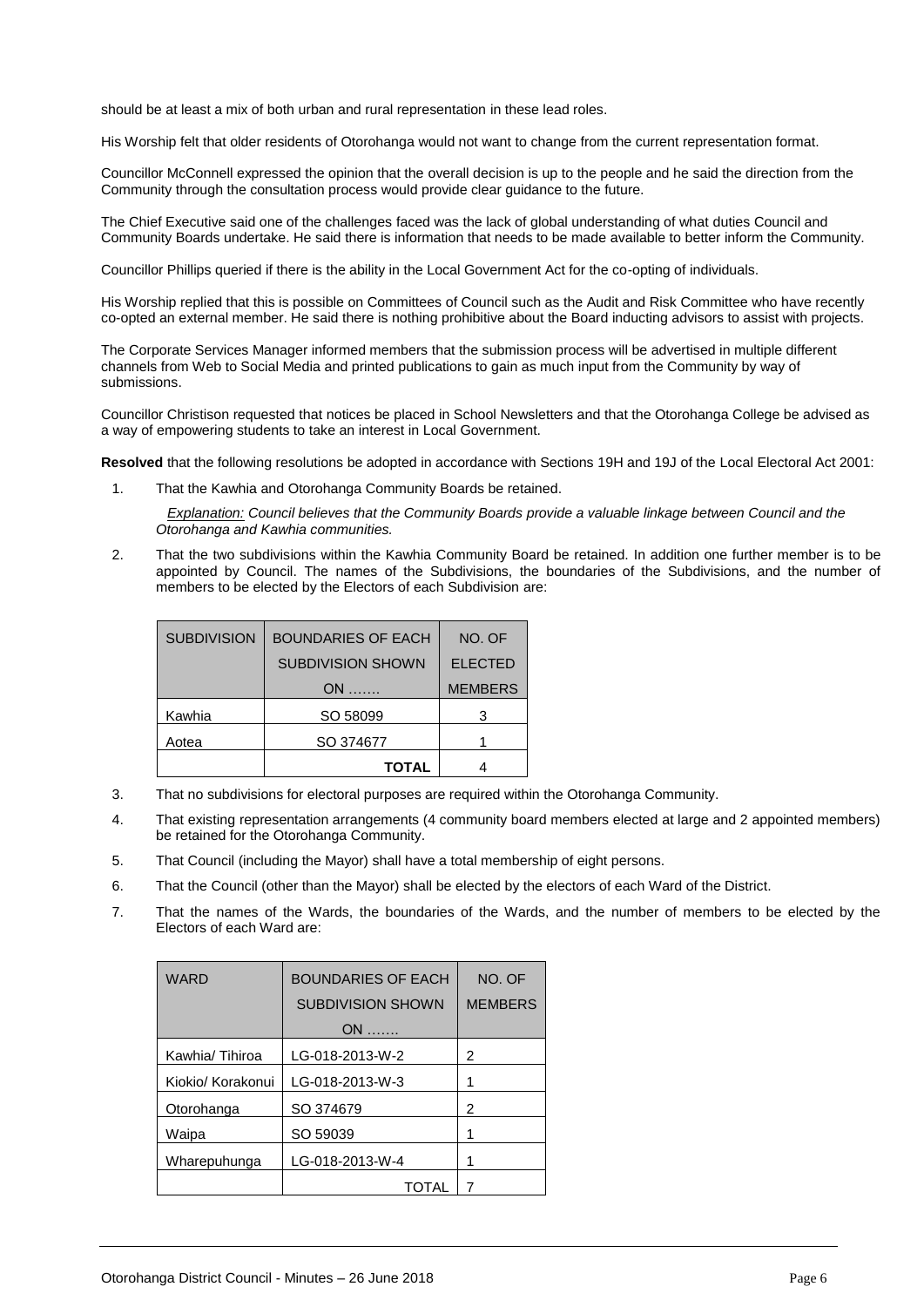- Council adopts resolution at meeting of 26<sup>th</sup> June determining proposed representation arrangements subject to Section 19H of the Local Electoral Act 2001.
- Council gives public notice of "initial" proposal and invites submissions within 14 days of resolution subject to Section 19M (1) of the LEA.
- Submissions close not less than 1 month after public notice subject to Section 19M(2)(d) of the LEA
- If no submissions are received then proposal becomes final and public notice is given that there are no submissions subject to Section 19Y(1) of the LEA.
- If submissions are received Council considers submissions and may amend proposal within six weeks of closing date for submissions subject to Section 19N(1)(a).
- Council gives public notice of its "final" proposal within six weeks of closing date for submissions subject to Section  $19N(1)(b)$  of the LEA.
- Appeals and objections close not less than 1 month after the date of the public notice (above) subject to Sections 19O and 19P of the LEA.
- If no appeals or objections are received then proposal becomes final and public notice is given that there are no appeals/objections subject to Section 19Y(1)
- If Council receives appeals or objections these are forwarded along with other information to the Local Government Commission subject to Section 19Q and 19V(4)
- The Commission considers resolutions, submissions, appeals and objections and makes determination before 11<sup>th</sup> April in Election year subject to Section 19R of the LEA
- Determination subject to appeal to High Court on a point of law and must be lodged within 1 month of determination subject to Clause 2, Schedule 5 of the Local Government Act 2002.

#### **Mayor / Councillor Phillips**

#### **ITEM 269 LONG TERM PLAN 2018-28**

The Finance Manager referred members to his report on the Long Term Plan and informed members that the process is now underway and Deolitte have now received the amended copy for review.

He informed members that only minor changes have been undertaken which mainly consist of tables in the document in relation to rounding of figures and other changes detailed in the report.

The Corporate Services Manager informed members that he had received a letter from the Chair of the Arohena Hall who requested to raise the fees in relation to use of the Hall. He said the hall has previously run at a loss and that this would be a way to gain a further \$1500 in addition to the previous request. The Corporate Services Manager said that due to a number of title amalgamations the uniform rate and rate adopted were the same however, less revenue was received by the Hall.

Councillor Klos queried if two words in the Long Term Plan could be changed. She requested that the words on Page 4, first bullet point of the Long Term Plan under the heading Submission Process be changed or removed from 'In Town' and said that this could be viewed as a barrier to development in the District.

His Worship said that some confusion between the District Plan and Long Term Plan exists.

The Chief Executive informed members that the Long Term Plan gives an indication as to what Council is going to undertake and not what Council is not going to do. He said the reference made speaks to the point of the subdivisions that Council is proposing to undertake in Otorohanga and that this has been budgeted for. He informed members that the Long Term Plan does not prevent Council from undertaking other activities.

Councillor Pilkington suggested that the words 'In Town' be deleted from the document, to which Councillors agreed.

The Chief Executive informed members that the Long Term Plan is written months previous to the adoption date and that contents reflected in this document reflect the actuality of that time.

Councillor Christison queried if the Council Loan is going to the Otorohanga Charitable Trust or the Medical Centre.

The District Accountant informed members that it is going to the Charitable Trust.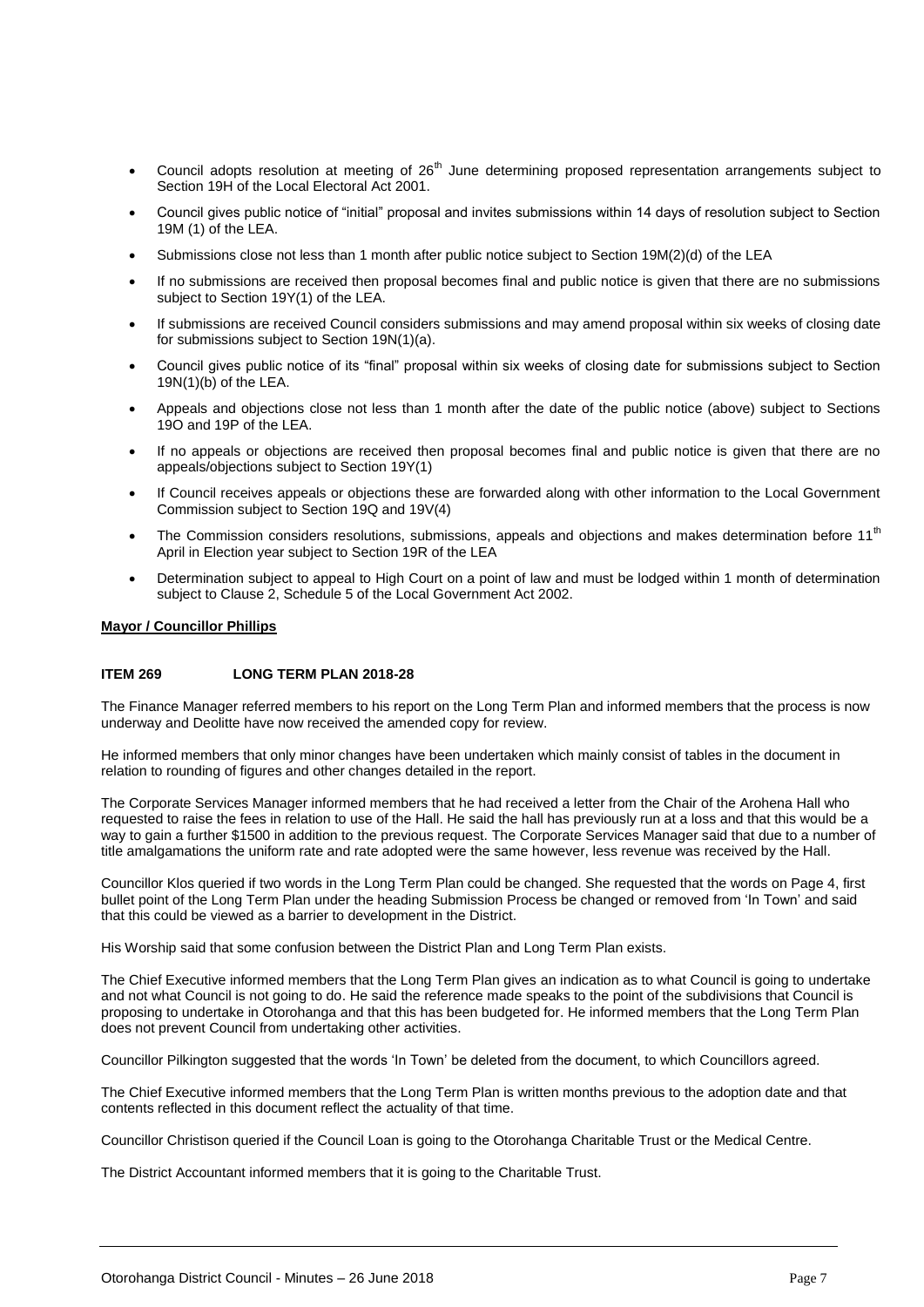Councillor Johnson informed members that the proposed Medical Centre is to be called the Medical Hub.

**Resolved** that following policies or changes be adopted:

- o Rates Remission Policy
- o Revenue and Financing Policy
- o That the words 'In Town' be removed from Page 4, Heading Submission Process
- o That the words Medical Centre be changed to Otorohanga Charitable Trust for the Medical Centre
- o Development Contributions Policy
- o That the Arohena Hall rate increases to \$60 per unit
- o Policy on the Remission and Postponement of Rates on Maori Freehold Land
- That the Long Term Plan 2018-2028 be adopted.

#### **His Worship / Councillor McConnell**

Councillor Phillips thanked those staff who undertook work on the Long Term Plan Process.

His Worship also thanked those staff involved for the work undertaken and to the Community for making submissions on the Long Term Plan.

The Corporate Services Manager informed members that we received a submission from the Maniapoto Maori Trust Board on the Remission and Postponement Policy on Maori Freehold Land. The suggested changes have been included in the Policy. The changes are to wording only and have not changed the intent of the Policy.

#### **ITEM 270 RATES RESOLUTION 2018/19**

The Corporate Services Manager took members through the Rates Resolution report.

He said that the one change is to be considered on the Arohena Hall. He informed members that once the figures are adopted there is no facility to change and that a test run has been undertaken to ensure that projections and revenue requirements meet expectations.

**Resolved** the Otorohanga District Council sets the following rates under the Local Government (Rating) Act 2002, on rating units in the district for the financial year commencing 1 July 2018 and ending on 30 June 2019.

All rates and amounts are plus GST at the prevailing rate. (The prevailing rate is currently 15%)

#### **1. OTOROHANGA DISTRICT**

a. General Rate

A General Rate set under section 13 of the Local Government (Rating) Act 2002 of 0.0006038 cents in the dollar on the capital value of all rating units.

b. Uniform Annual General Charge

A Uniform Annual General Charge of \$422.73000 per rating unit, set under section 15 of the Local Government (Rating) Act 2002.

#### **2. OTOROHANGA RURAL**

a. Rural Targeted Rate

A Targeted Rate set under section 16 of the Local Government (Rating) Act 2002 of 0.0000248 cents in the dollar on the capital value of all rating units within the Otorohanga District with the exception of the Otorohanga Community and Kawhia Community areas.

#### b. Separate Uniform Targeted Rate

A Targeted Rate set under section 16 of the Local Government (Rating) Act 2002 of \$130.34000 per rating unit on all rating units within the Otorohanga District with the exception of the Otorohanga and Kawhia Community areas.

#### **3. OTOROHANGA COMMUNITY**

a. Otorohanga Community Targeted Rate

A Targeted Rate set under section 16 of the Local Government (Rating) Act 2002 on every rating unit within the Otorohanga Community area, assessed on a differential basis as described below:

- i. a rate of 0.0009071 cents in the dollar of capital value on every rating unit in the "commercial" category.
- ii. a rate of 0.0003628 cents in the dollar of capital value on every rating unit in the "residential" category.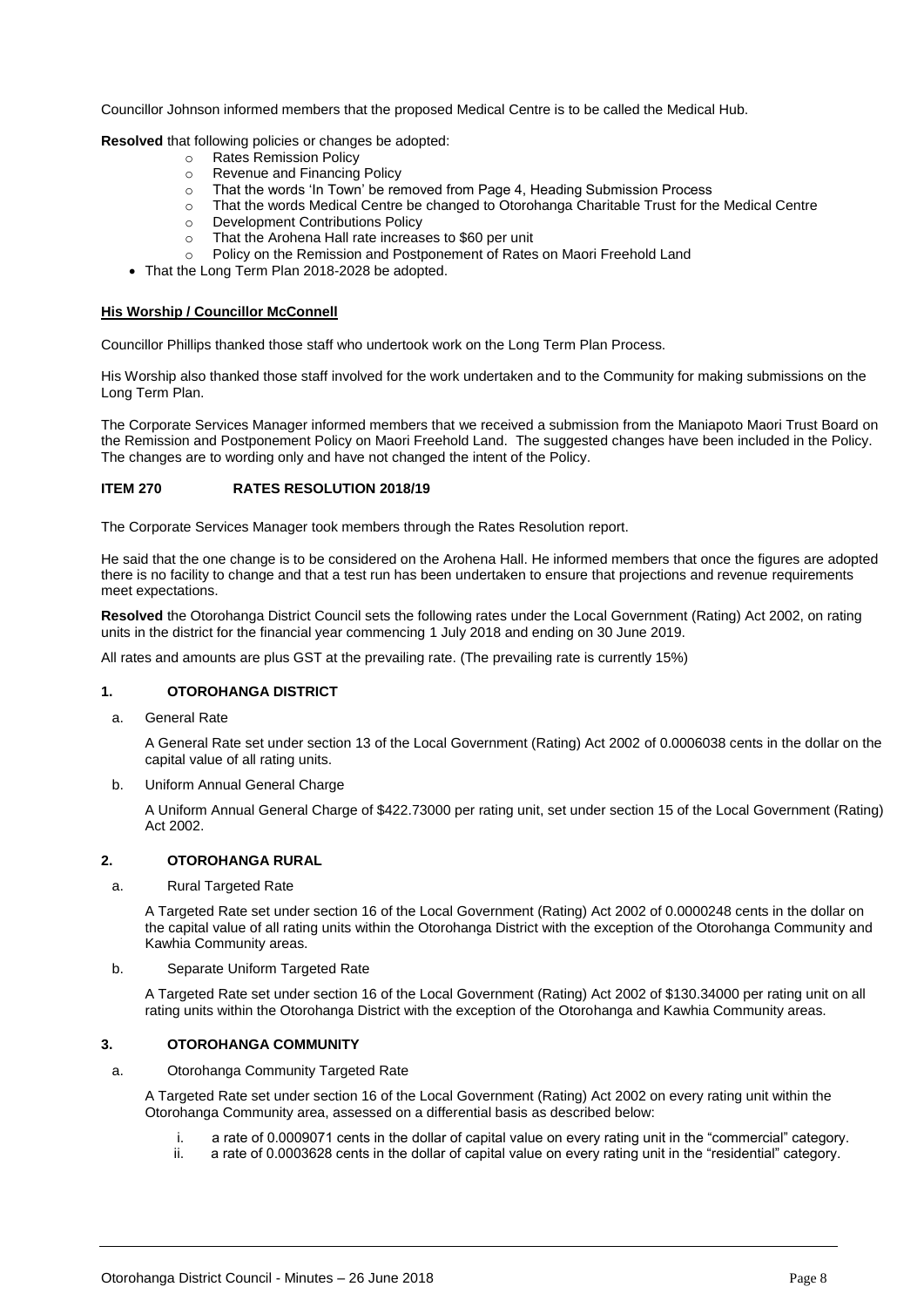#### b. Otorohanga Community Uniform Targeted Rate

A Targeted Rate set under section 16 of the Local Government (Rating) Act 2002 of \$187.46000 per rating unit on all rating units within the Otorohanga Community area

#### **4. KAWHIA COMMUNITY**

#### a. Kawhia Community Targeted Rate

A Targeted Rate set under section 16 of the Local Government (Rating) Act 2002 of 0.0004318 cents in the dollar of capital value on all rating units within the Kawhia Community area.

#### b. Kawhia Community Uniform Targeted Rate

A Targeted Rate set under section 16 of the Local Government (Rating) Act 2002 of \$96.47000 per rating unit on all rating units within the Kawhia Community area

#### **5. TARGETED LOAN RATES**

#### a. Otorohanga Sewage Treatment Loan Rate

A Targeted Rate set under section 16 of the Local Government (Rating) Act 2002 e on every rating unit within the Otorohanga Community area, assessed on a differential basis as described below:

- i. a rate of 0.0002943 cents in the dollar of capital value on every rating unit in the "commercial" category.
- ii. a rate of 0.0001177 cents in the dollar of capital value on every rating unit in the "residential" category.

#### b. Otorohanga Water Supply Loan Rate

A Targeted Rate set under section 16 of the Local Government (Rating) Act 2002 on every rating unit within the Otorohanga Community area, assessed on a differential basis as described below:

- i. a rate of 0.0001292 cents in the dollar of capital value on every rating unit in the "commercial" category.
- ii. a rate of 0.0000517 cents in the dollar of capital value on every rating unit in the "residential" category.
- c. Kawhia Water Supply

A Targeted Rate set under section 16 of the Local Government (Rating) Act 2002 of 0.0001168 cents in the dollar of capital value on all rating units within the Kawhia Community area.

#### d. Arohena Rural Water Supply

A Targeted Rate set under section 16 of the Local Government (Rating) Act 2002 of 0.0000617 cents in the dollar of capital value on all rating units within the Arohena Rural Water Supply Area.

#### e. Aotea Erosion Protection

A Targeted Rate set under section 16 of the Local Government (Rating) Act 2002 of \$387.53000 per rating unit on all rating units within the Aotea Community.

#### **6. TARGETED RATES**

#### a. Roading

- i. A Targeted Rate set under section 16 of the Local Government (Rating) Act 2002 made of 0.0008938 cents in the dollar of capital value on all rating units within the Otorohanga District.
- ii. A Targeted Rate set under section 16 of the Local Government (Rating) Act 2002 made of \$320.95000 per rating unit on all rating units within the Otorohanga District.
- b. Security Patrol
	- i. A Targeted Rate set under section 16 of the Local Government (Rating) Act 2002 made of 0.0007523 cents in the dollar of capital value on all rating units within the "Security Patrol Area" in the Otorohanga Community
	- ii. A Targeted Rate set under section 16 of the Local Government (Rating) Act 2002 made of \$377.58000 per rating unit on all rating units within the "Security Patrol Area" in the Otorohanga Community
- c. Otorohanga CBD Development Rate
	- i. A Targeted Rate of 0.0001049 cents in the dollar on the capital value of all rating units in the "commercial" category of the Otorohanga Community.
	- ii. A Uniform Targeted Rate of \$144.83000 per rating unit on each rating unit units in the "commercial"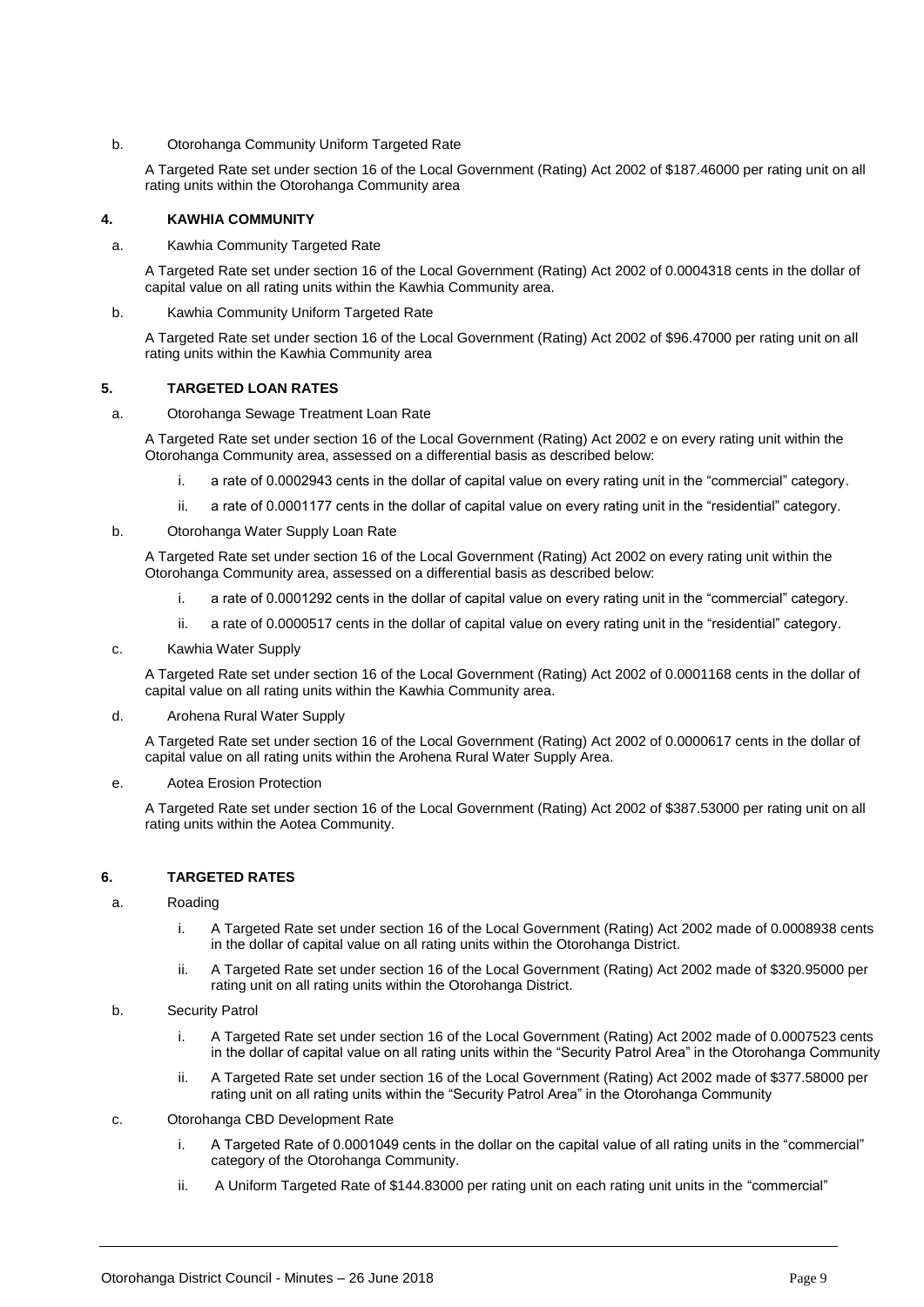#### category of the Otorohanga Community.

#### d. Aotea Erosion Targeted Rate

A Targeted Rate set under section 16 of the Local Government (Rating) Act 2002 of \$86.01000 per rating unit on all rating units within the Aotea Community.

#### e. District Halls

A Targeted Rate set under section 16 of the Local Government (Rating) Act 2002 for all rating units within the defined hall areas as follows:

| <b>HALL SEPARATE RATING</b><br><b>DISTRICT</b> | RATE IN \$ | <b>RATING</b><br><b>SYSTEM</b> | <b>UNIFORM</b><br><b>ANNUAL</b><br><b>CHARGE</b> |                 |
|------------------------------------------------|------------|--------------------------------|--------------------------------------------------|-----------------|
| <b>Arohena</b>                                 | 0.0000050  | capital<br>value               | \$45.00                                          | Per rating unit |
| Kio Kio                                        | 0.000006   | capital value                  | \$20.00                                          | Per rating unit |
| Tokanui Crossroads                             |            |                                | \$20.00                                          | Per rating unit |
| Puketotara/ Ngutunui                           | 0.000003   | capital value                  | \$9.00                                           | Per rating unit |
| Otewa                                          |            |                                | \$18.00                                          | Per rating unit |
| Honikiwi                                       | 0.000013   | capital value                  | -                                                |                 |

#### **7. TARGETED REFUSE RATES**

#### **Otorohanga Community**

A Targeted Rate set under section 16 of the Local Government (Rating) Act 2002 of \$93.51000 per separately used or inhabited part on all rating units within the Otorohanga Refuse Collection Area.

#### **Kawhia Community**

A Targeted Rate set under section 16 of the Local Government (Rating) Act 2002 of \$219.90000 in respect of each separately used or inhabited part of a rating unit in the Kawhia Refuse Collection Area.

#### **8. TARGETED WATER RATES**

Otorohanga Community

- a. A Targeted Rate set under section 16 of the Local Government (Rating) Act 2002 of \$380.15000 on every separately used or inhabited part of a rating unit within the Otorohanga Community which receives an ordinary supply of water from the Otorohanga Community Water Supply.
- b. A Targeted Rate set under section 16 of the Local Government (Rating) Act 2002 of \$380.15000 on every separately used or inhabited part of a rating unit located outside the Otorohanga Community which receives an ordinary supply of water from the Otorohanga Community Water Supply.

Kawhia Community

c. A Targeted Rate set under section 16 of the Local Government (Rating) Act 2002 of \$490.57000 on every separately used or inhabited part of a rating unit, which receives an ordinary supply of water within the Kawhia Community.

#### **9. TARGETED SEWERAGE RATES**

A Targeted Rate set under section 16 of the Local Government (Rating) Act 2002 of \$312.04000 for the first water closet or urinal and \$0 for the second to fourth, \$44.44000 for subsequent closets or urinals, on every separately used or inhabited part of a rating unit connected, either directly or through a private drain to the Otorohanga Community Sewerage Scheme.

#### **10. TARGETED RATES FOR EXTRAORDINARY WATER SUPPLY**

Otorohanga Community

- a. A targeted rate for water supply, set under section 19 of the Local Government (Rating) Act 2002, of \$0.57 cents per cubic metre of water consumed in excess of 220 cubic metres, for each rateable rating unit within the Otorohanga Community on a metered supply.
- b. A targeted rate for water supply, set under section 19 of the Local Government (Rating) Act 2002, of \$0.76 cents per cubic metre of water consumed for each non-rateable separate rating unit within the Otorohanga Community with a minimum charge of \$308.12 per annum.
- c. A Targeted Rate set under section 16 of the Local Government (Rating) Act 2002 of \$308.12 on every non-rateable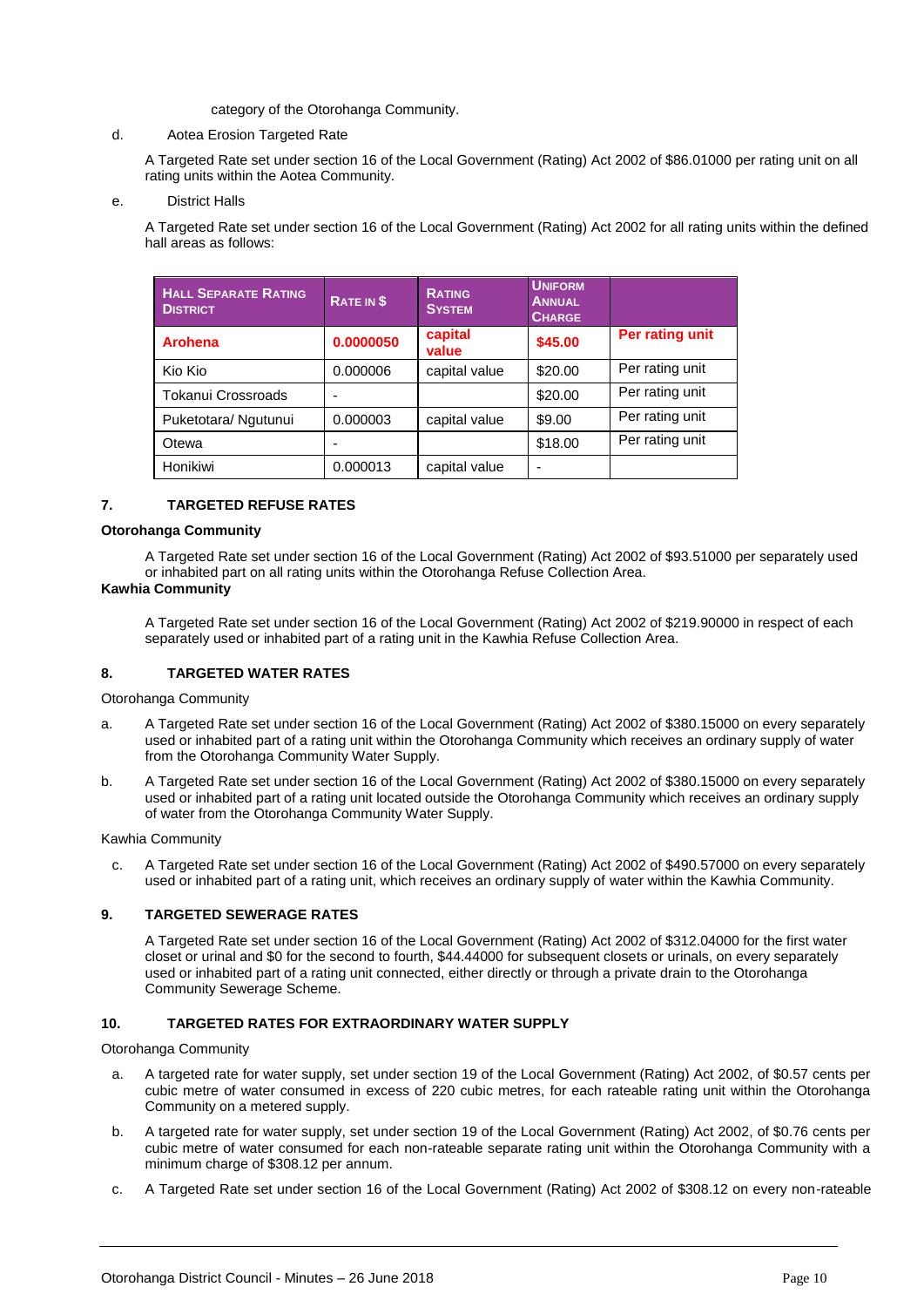separate rating unit located inside the Otorohanga Community which receives a supply of water from the Otorohanga Community Water Supply.

- d. A targeted rate for water supply, set under section 19 of the Local Government (Rating) Act 2002, of \$0.76 cents per cubic metre of water consumed for each separate rating unit whether rateable or non-rateable outside the Otorohanga Community on a metered supply.
- e. A targeted rate for water supply, set under section 16 of the Local Government (Rating) Act 2002, of \$102.22 per meter for each separate rating unit whether rateable or non-rateable receiving an extraordinary supply from the Otorohanga Community Water Supply.

#### Kawhia Community

- a. A targeted rate for water supply, set under section 19 of the Local Government (Rating) Act 2002, of \$1.01 cents per cubic metre of water consumed in excess of 220 cubic metres, for each rating unit, whether rateable or non-rateable, within the Kawhia Community on a metered supply.
- b. A targeted rate for water supply, set under section 19 of the Local Government (Rating) Act 2002, of \$1.17 cents per cubic metre of water consumed in excess of 220 cubic metres, for each rating unit, whether rateable or non-rateable, outside the Kawhia Community on a metered supply, with a minimum charge of \$431.07.
- c. A targeted rate for water supply, set under section 16 of the Local Government (Rating) Act 2002, of \$102.22 per meter for each separate rating unit whether rateable or non-rateable receiving an extraordinary supply from the Kawhia Community Water Supply.
- d. A targeted rate for water supply, set under section 19 of the Local Government (Rating) Act 2002, of \$10.22 cents per cubic metre of water consumed between the period of 20 December 2016 and 20 February 2017, for each rating unit meeting the Peak Season Metered Water Charges criteria, within the Kawhia Community on a metered supply.

#### **11.**

#### **RURAL WATER SUPPLIES**

- a. A targeted rate for water supply, set under section 19 of the Local Government (Rating) Act 2002, of \$0.46 cents per cubic metre of water consumed, whether rateable or non-rateable, within the Arohena Rural Water Supply Area.
- b. A targeted rate for water supply, set under section 16 of the Local Government (Rating) Act 2002, of \$377.78 per meter within the Arohena Rural Water Supply Area.
- c. A targeted rate for water supply, set under section 19 of the Local Government (Rating) Act 2002, of \$0.43 cents per cubic metre of water consumed, whether rateable or non-rateable, within the Ranginui Rural Water Supply Area.
- d. A targeted rate for water supply, set under section 16 of the Local Government (Rating) Act 2002, of \$1,800.00 for the first meter per property within the Ranginui Rural Water Supply Area.
- e. A targeted rate for water supply, set under section 19 of the Local Government (Rating) Act 2002, of \$1.00 cents per cubic metre of water consumed, whether rateable or non-rateable, within the Tihiroa Rural Water Supply Area.
- f. A targeted rate for water supply, set under section 16 of the Local Government (Rating) Act 2002, of \$400.00 per meter within the Tihiroa Rural Water Supply Area.
- g. A targeted rate for water supply, set under section 19 of the Local Government (Rating) Act 2002, of \$0.56 cents per cubic metre of water consumed, whether rateable or non-rateable, within the Waipa Rural Water Supply Area.
- h. A targeted rate for water supply, set under section 16 of the Local Government (Rating) Act 2002, of \$130.00 per meter within the Waipa Rural Water Supply Area

**That** the Council adopt the definitions for its differential categories set out in the funding impact statement contained in the 2018/28 Long Term Plan as its differential rating categories for the year.

**That** with the exception of water by meter charges, all rates will be payable in two equal instalments with the due dates for payment being:

| Instalment One | 31 August 2018  |
|----------------|-----------------|
| Instalment Two | 25 January 2019 |

**That** water by meter charges will be payable in two instalments with the due dates for payment being:

| Instalment One | 31 August 2018  |
|----------------|-----------------|
| Instalment Two | 25 January 2019 |

**That** the Council apply the following penalties as follows:

- a. A charge of 10 percent on so much of any instalment, excluding metered water charges, that has been assessed after 1 July 2018 and which is unpaid after the due dates below:
	- Instalment One 31 August 2018
		-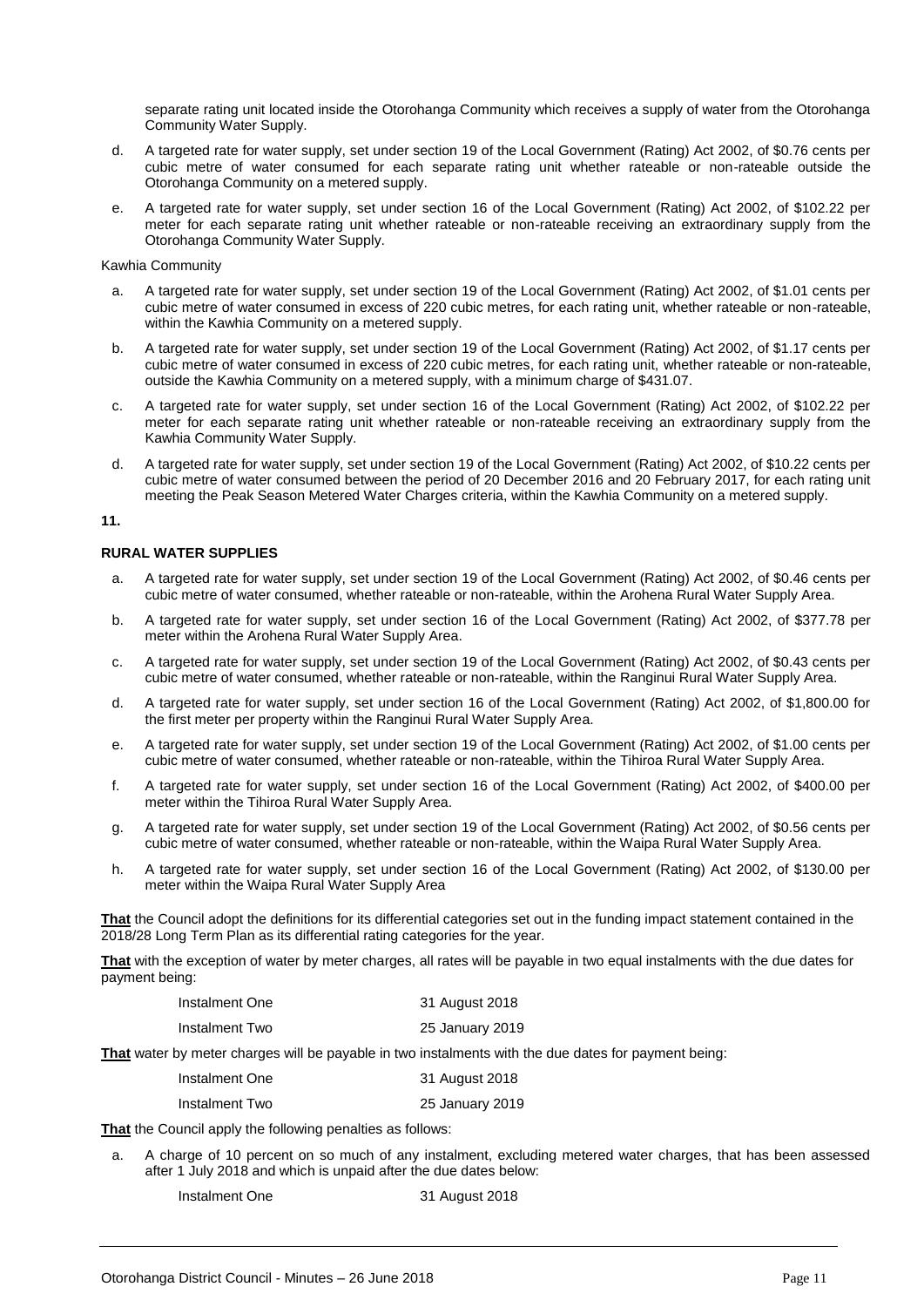Instalment Two 25 January 2019

b. A charge of 5 percent on so much of any metered water charges instalment that has been assessed after 1 July 2018 ar which is unpaid after the due dates below:

| Instalment One | 31 August 2018  |
|----------------|-----------------|
| Instalment Two | 25 January 2019 |

- c. A charge of 10 percent on so much of any rates, excluding metered water charges, assessed before 1 July 2018 th remain unpaid on 1 July 2018
- d. A further amount of 10 percent on any rates, excluding metered water charges, to which a penalty has been added und (c) if rates remain unpaid on 4 January 2018.

**That** rates shall be payable at any of the following places:

- a. The council offices, 17 Maniapoto Street, Otorohanga
- b. Using online banking or direct debit facilities established by the Council

#### **Councillor Williams / Councillor Pilkington**

#### **ITEM 271 ODC MATTERS REFERRED FROM 15 MAY 2018**

The Engineering Manager took members through matters referred.

#### **Bristle Grass**

The Engineering Manager informed members that he has held discussions with Councillor Johnson with regard to Bristle Grass and research is being undertaken to ensure that the right control products are used. He said that communication will be undertaken with the contractor and that consultation was conducted with Mr. Johnson as an advisor, not as a Councillor.

#### **School Bus Signs – Huirimu and Aotea Road**

The Engineering Manager informed members that the School Bus Signs have been erected.

#### **GENERAL**

#### **Waipa Catchment Committee**

Councillor Phillips reported on his attendance at a recent Waipa Catchment Committee meeting and informed members that a paper was distributed at this meeting containing information from those responsible for monitoring the Waipa River. He said this document highlighted trends and covered sediment loading in the river.

He said currently the trends on the Waipa River show a decrease in sediment with the data covering up to and including 2014. He informed members that the data after the Riparian planting is yet to be released.

Councillor Phillips informed members that an important issue raised was the error in detection of bacteria especially in Ecoli and said that this data is skewed. He informed members that new technology can track through DNA the origin of the bacteria.

#### **Economic Development – SWEAP**

Councillor Phillips referred to a recent meeting of SWEAP and thanked those who coordinated it. He felt that the sample group was good.

The Land Management Officer said that the same SWEAP event across other Districts yielded a similar result with a high attendance rate and great participation. She said that Otorohanga was the first meeting held.

Councillor Pilkington expressed the opinion that this event was very well attended and that she is looking forward to the proposed actions that will come as a result of this meeting.

The Land Management Officer said that a summary report will be ready for distribution by the end of October 2018 and a draft Action Plan is to follow.

Councillor Johnson informed members that a one on one meeting was held with the SWEAP group in regards to Beattie Home.

Councillor Pilkington said that there was also a one on one meeting held with the Otorohanga Kiwi House and the Otorohanga District Development Board. She said that she looks forward to discussions taking place with Kawhia.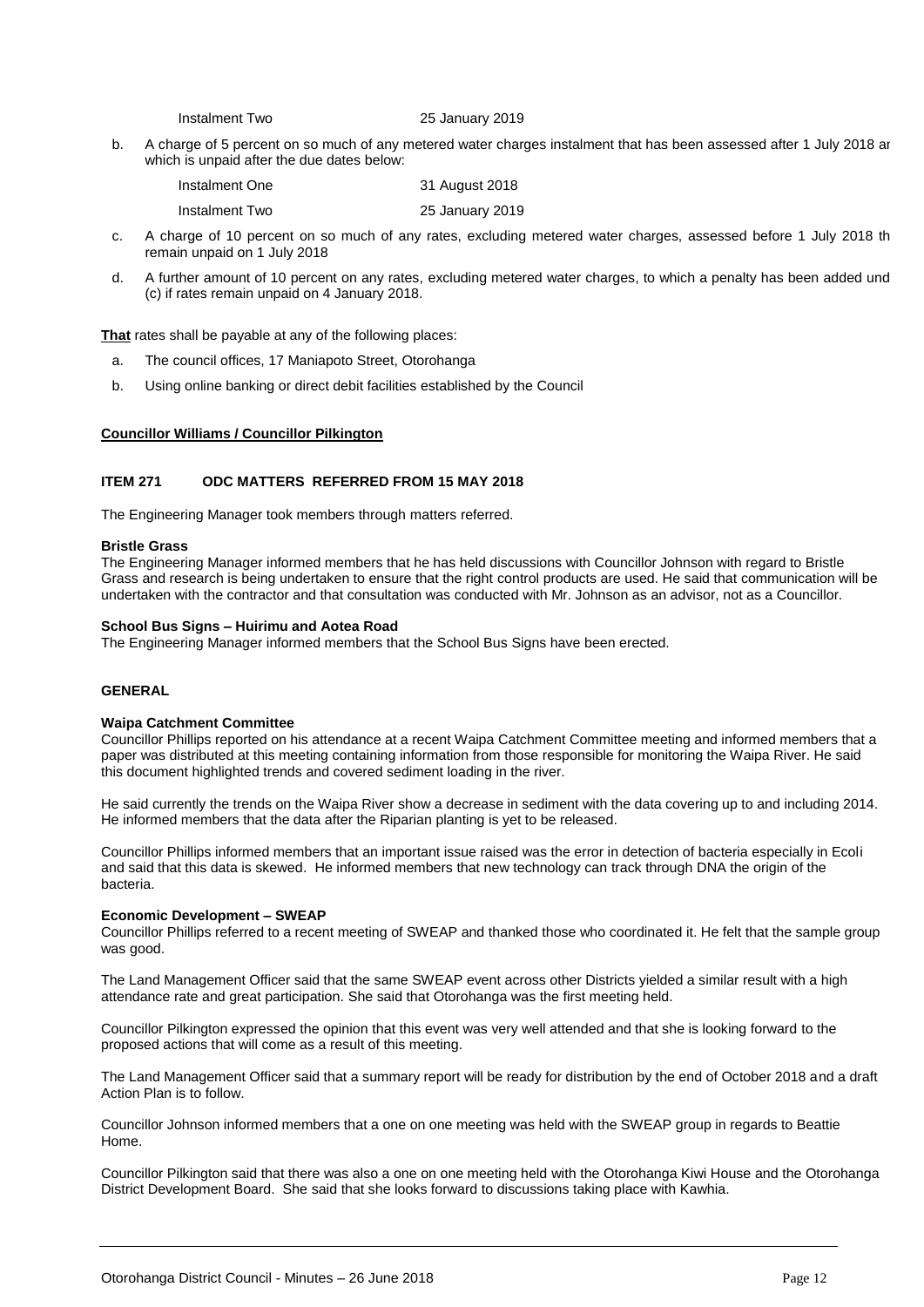#### **Civil Defence**

Councillor Williams informed members of a recent Civil Defence meeting and outlined a large number of items that were discussed at this event. She outlined areas covered such as Welfare, Incident Response and other areas of concern.

She informed members that Microplasma Bovis was raised as an area of concern and that this issue has been identified to take between two and ten years to address.

#### **Roading Contractor**

Councillor Pilkington queried where the Roading Contract Tender is at.

The Engineering Manager informed members that the Tender has now been placed on TenderLink and advertised.

#### **Zone 2**

Councillor Pilkington informed members of her attendance at a Zone 2 Meeting. She informed members that the three waters review featured highly and that this change is going to be undertaken. She informed members that cross subsidisation will feature as a condition of any such change.

#### **Special License Applications**

Councillor Pilkington queried how Council can better advertise the conditions and requirements of obtaining a Special Licence to members of the Community.

The Chief Executive informed members that a detailed article will be in Council's Rates Newsletter.

#### **West Coast Catchment Meeting**

Councillor Pilkington reported on her attendance at a West Coast Catchment Meeting held on 24 May 2018.

#### **Waikeria Prison**

Councillor Klos expressed the opinion that Council needs to know more about the undertakings at Waikeria Prison with regard to the expansion and suggested that at some stage a representative from Corrections attend a Council meeting to provide an update.

She reinforced that there will be a potential positive impact on the Otorohanga District and that a \$750 million dollar facility is being built. Councillor Klos referred to housing in Te Awamutu and Kihikihi and said that these properties are already being purchased leading to a future high demand for housing as construction begins.

She said there is a high level of emphasis placed on employing local people in the construction and operational areas of the prison.

Councillor Klos informed members that currently only five percent of prison staff live in Otorohanga and feels that the District needs to respond and take a lead in selling the District to new residents. Councillor Klos informed members of the 'fly over' being installed on the State Highway to cater for the increase traffic to the Prison.

Councillor Klos reported on her attendance with Mr. R Prescott at the Community Impact Forum and the positive work this group undertakes. Councillor Klos requested Council provide information on housing and other areas of interest for potential new residents. She informed members that the number of new staff is yet to be decided.

Councillor Klos said that the new Mental Health facility caters solely for the prison community with a total of one hundred beds.

#### **Minutes and Agendas**

Councillor Christison queried if a notice can be circulated to the Community offering to join an email mailing list in receiving these. She identified a number of groups.

The Chief Executive informed members that this is a service that Council can provide.

#### **District Plan**

Councillor Christison requested a time be allotted at the conclusion of Council meetings to progressively go through the District Plan.

The Chief Executive informed members that he already has a presentation to assist members on this.

#### **Long Term Plan**

Councillor Christison referred to page 104 of the Long Term Plan and queried when the last survey was conducted.

The Chief Executive replied that the last survey was undertaken in 2014 and that this would be undertaken every six years. He informed members that this is a large survey covering Level of Service and that if you conduct this more often people get saturated with such things. He indicated that an eight to nine percent response was received. He said that the Survey is